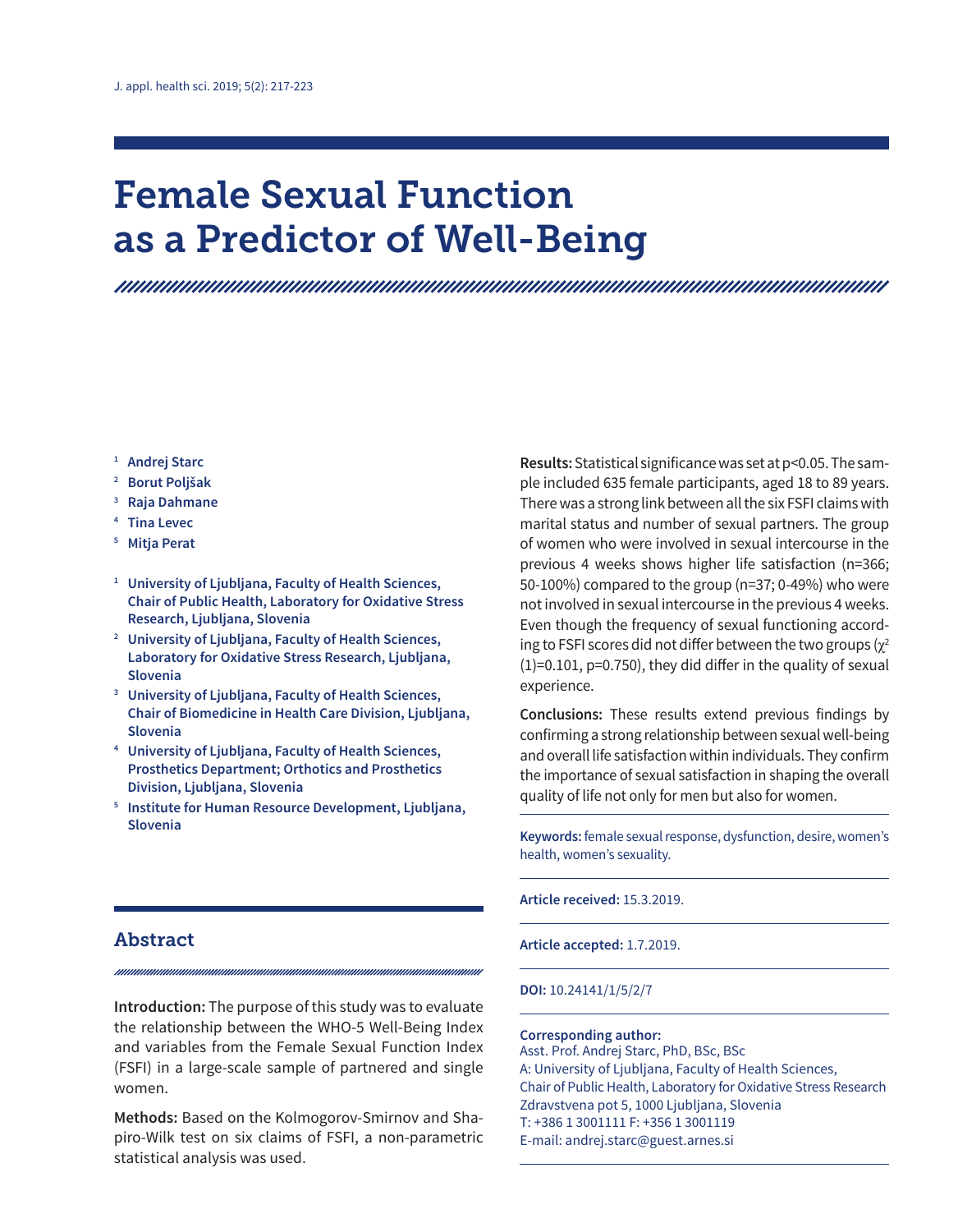## 1. Introduction

Female sexual dysfunction (FSD) (difficulties with sexual desire, arousal, lubrication, orgasm, satisfaction and pain) is very common in Slovenia (1-3) and around the world (4-6) with prevalence rates up to 31% in Slovenia (1-3), ranging from 32 to 85% in the United States (7), and up to 30% in Asia (Hong Kong, China, Korea, Taiwan and Singapore) (5). These studies have focused on sexual dysfunction (1, 5, 6), or have described changes in various measures of sexual function in relation to pharmacological agents, pathological processes, or therapeutic agents aimed at curing sexual dysfunction (8), rather than explore sexual function in women who self-identify as being satisfied or dissatisfied with their sexual well-being.

Sexual function is strongly associated with mental health, relational satisfaction, and overall quality of life. Nevertheless, little is known about the relationship between perceived satisfaction with sexual function and well-being. Certain recent studies have provided empirical evidence of an association between sexual satisfaction and the quality of the overall well-being. Some authors explored the association between sexual and life satisfaction, in their results, sexual well-being was related to life satisfaction both cross-sectionally and within individuals over time (9).

However, the definition of female sexual satisfaction remains ambiguous; researchers have conceptualised overall sexual satisfaction as a psychological concept appraising contentment with one's overall sexual life. Consequently, the operationalisation of sexual satisfaction is often unpredictable across studies, and there is difficulty generalising research results (10).

At the Conference on Female Sexual Function Disorders, held in 1999 by the Sexual Function Health Council of the American Foundation for Urologic Disease, it was proposed that sexual satisfaction disorder be added as a new diagnostic category for sexual dysfunction in the Diagnostic and Statistical Manual of Mental Disorders, Fourth Edition. However, since they noted a lack of epidemiological evidence or objective criteria for the diagnosis of such category, the proposal was not adopted. Nevertheless, the conference highlighted the importance of determining the objective predictors of women's sexual satisfaction (11).

The World Health Organization (12) developed the Well-Being Index (WHO-5) that was a short self-reported

measure of current mental wellbeing, and that could be used quickly by the patient (13). The first version of the Well-Being Index consisted of 28 items (14). Finally, a reviewed version was proposed in 1998 by the WHO (12) and used throughout the world to investigate the objective indicators of well-being (15-17).

The WHO-5 consists of five statements about mental well-being, which respondents rate according to the scale below (in relation to the past two weeks).

- $\blacktriangleright$  All of the time=5
- ▶ Most of the time=4
- $\blacktriangleright$  More than half of the time=3
- $\blacktriangleright$  Less than half of the time=2
- $\blacktriangleright$  Some of the time=1
- $\blacktriangleright$  At no time=0.

The goal of the present study was to improve the scientific understanding of the link between sexual and life satisfaction in women by exploring the factor structure of women's causal attributions regarding their sexual function and the relationship between these attributions and multiple indicators of well-being. Consequently, the relationship of the WHO-5 Well-Being Index with demographic variables from the female sexual function index (FSFI) (18) will be analysed in a large-scale sample of partnered and single women.

## 2. Methodology

## **2.1. Participants and Procedure**

The research was conducted on female participants via online survey. The investigations were conducted according to the Declaration of Helsinki principles. The online survey started in June and was concluded in September 2016.

#### **2.2. Data Collection**

The online survey started in June and was concluded in September 2016. A combination of the validated standardised FSFI questionnaire and demographic data was used.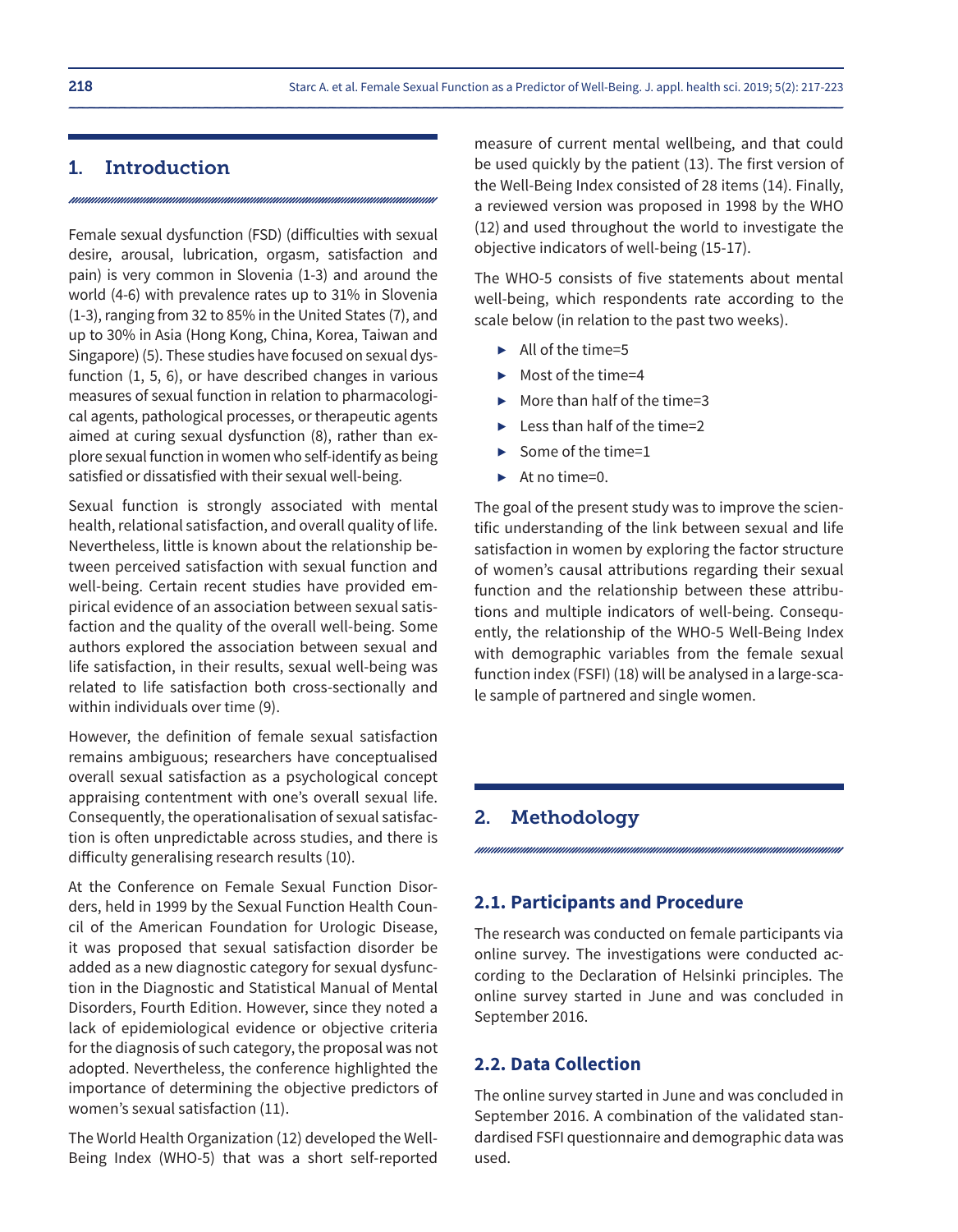One thousand and five hundred female participants received an invitation to participate in the online survey. The recruitment process was based on the following inclusion conditions: (a) adulthood (age18≥years); (b) understanding the written explanation; and (c) the online return of questionnaire being understood as consent. Of the 1500 invitations, the final sample included 635 female participants; the realisation of the sample was 42.3%. The Cronbach alpha coefficient showed an appropriate internal consistency for each claim of the FSFI questionnaire (desire, arousal, lubrication, orgasm, satisfaction, and pain), and the WHO-5 Well-Being Index questionnaire. We divided the sample in the WHO-5 Well-Being Index into two groups: Group No. 1 (low life satisfaction from 0 to 49%), and Group No. 2 (high life satisfaction from 50 to 100%). We compared the FSFI factors between the low and high WHO-5 groups (Table 1).

All participants were asked about their demographic variables, including age, marital status, religion, sexual orientation, and number of sexual partners in the last year. For FSFI, a validated questionnaire with 19 multiple-choice questions on a 5– or 6-point Likert scale was used. Domain scores were calculated by totalling the responses to items in each domain, followed by scaling this total with a multiplier that contains all domains of the same range. Linguistic validation of the questionnaire was performed based on a translation from English to Slovenian language and vice versa. SPSS 27.0 statistical software was used. The Kolmogorov-Smirnov and Shapiro-Wilk tests were applied to six claims of FSFI. Based on these findings, a non-parametric statistical analysis with the Spearman correlation coefficient and  $\gamma$ 2 – test were used. Statistical significance was set at p<0.05.

In Table 1, the internal consistency of claims is presented. For all the FSFI claims, the internal consistency was very high ( $\alpha$ =0.980) and also for the WHO-5 claims ( $\alpha$ =0.874).

| Table 1. Internal consistency of claims |             |                |            |  |  |
|-----------------------------------------|-------------|----------------|------------|--|--|
| Claim                                   | Questions   | Likert scale   | $(\alpha)$ |  |  |
| Desire                                  | 1, 2        | $1 - 5$        | 0.875      |  |  |
| Arousal                                 | 3, 4, 5, 6  | $0 - 5$        | 0.973      |  |  |
| <b>Lubrication</b>                      | 7, 8, 9, 10 | $0 - 5$        | 0.974      |  |  |
| Orgasm                                  | 11, 12, 13  | $0 - 5$        | 0.966      |  |  |
| Satisfaction                            | 14, 15, 16  | 0 (or $1 - 5$  | 0.956      |  |  |
| Pain                                    | 17, 18, 19  | $0 (or 1) - 5$ | 0.969      |  |  |
| <b>All FSFI</b>                         |             |                | 0.980      |  |  |
| All WHO-5                               |             | $1 - 5$        | 0.874      |  |  |

#### 3. Results

The sample included 635 female participants, aged from 18 to 89 years. They were mostly young, 20 years (n=122; 19.2%), 21 and 22 years (106; 16.75%) and 19 years (n=40; 6.3%).

Most of the participants were still students (n=262; 41.3%), had concluded secondary (n=219; 34.5%), 1st degree (n=111; 17.5%), 2nd degree (n=25; 4%), postsecondary (n=10; 1.6%), and elementary education (n=3; 0.5%). Five participants did not answer (p=0.000; χ2 =1220.286; M=6.400; SD=3.1601).

In the sample, most of the participants were in a relationship (not married) (394; 62%), single (never married) (n=201; 31.7%), married (n=35; 5.5%), separated (n=3; 0.5%), and widowed (n=2; 0.3%) (p=0.000;  $\chi^2$ =1220.286; M=3.557; SD=1.8715).

Most of the participants (n=391; 61.6%) were Catholics, 24 Orthodox (3.8%), 21 Muslim (3.3%), 5 Other Christian (0.8%), and one Evangelist (0.2%). One hundred and four declared themselves to be atheists (16.4%), 20 did not want to answer (3.1%), and three declared themselves believers but not belonging to any religion (9.9%) (Table 2).

| Table 2. <b>Religion of the participants (n=629)</b> |              |      |  |  |  |
|------------------------------------------------------|--------------|------|--|--|--|
|                                                      | $\mathbf{f}$ | $\%$ |  |  |  |
| Catholic                                             | 391          | 61.6 |  |  |  |
| Evangelical                                          | 1            | 0.2  |  |  |  |
| Orthodox                                             | 24           | 3.8  |  |  |  |
| Other Christian                                      | 5            | 0.8  |  |  |  |
| Muslim                                               | 21           | 3.3  |  |  |  |
| Believer, but I do not belong to any religion        | 63           | 9.9  |  |  |  |
| I do not believe, atheist                            | 104          | 16.4 |  |  |  |
| I do not want to answer                              | 20           | 3.1  |  |  |  |
| Missing                                              | 6            | 0.9  |  |  |  |
| $p=0.000$ ; $\gamma^2$ =1521.830; M=4.219; SD=4.4122 |              |      |  |  |  |

In the sample most of the participants were heterosexual (n=586; 92.3%), 16 (2.5%) bisexual, and 7 (1.1%) homosexual (Table 3).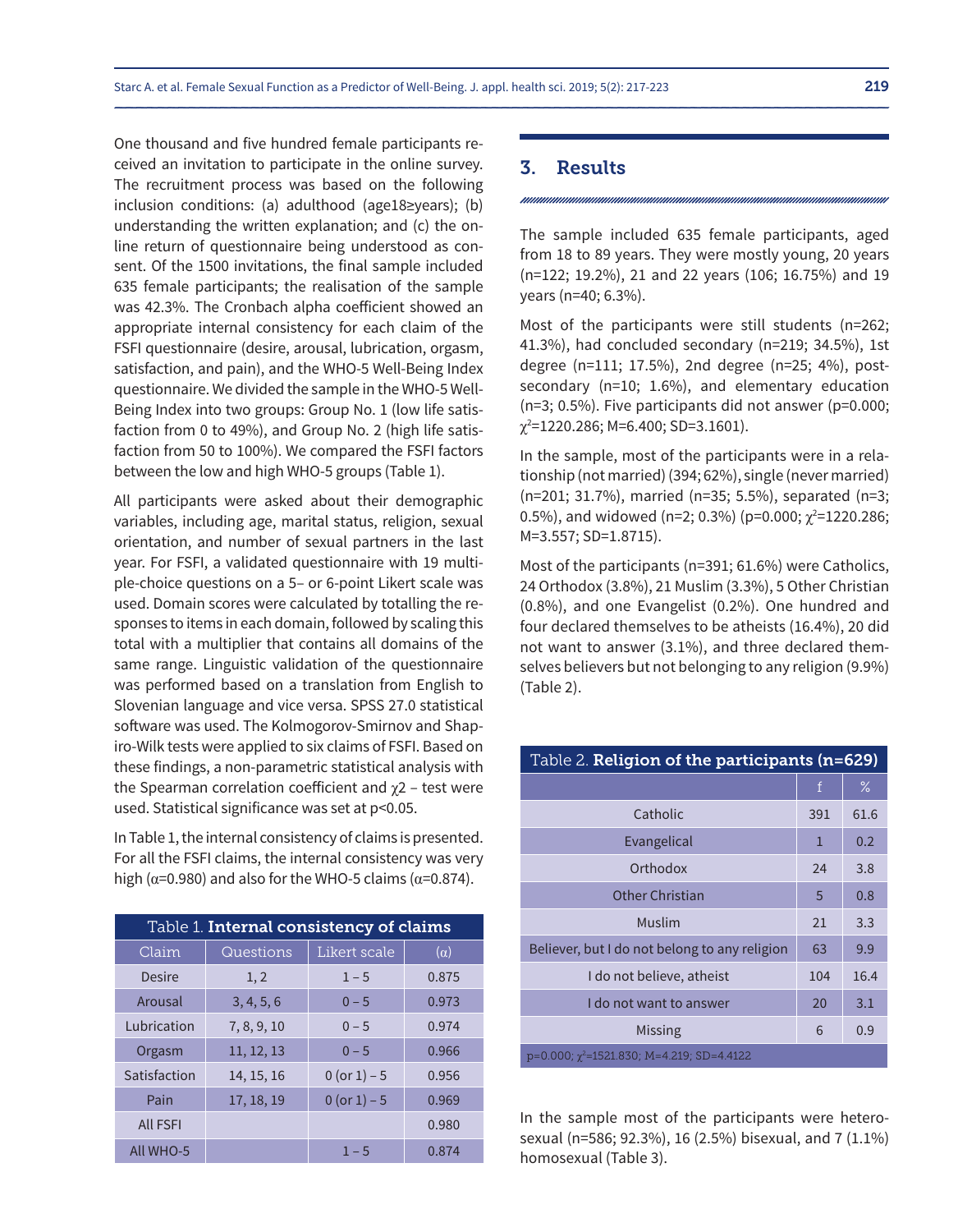| Table 3. <b>Sexual orientation of the</b><br>participants (n=609)                                  |              |      |  |  |
|----------------------------------------------------------------------------------------------------|--------------|------|--|--|
|                                                                                                    | $\mathbf{f}$ | $\%$ |  |  |
| Heterosexual relationship (sexual<br>intercourse with a person of the opposite<br>sex only)        | 586          | 92.3 |  |  |
| Homosexual relationship (sexual<br>intercourse with a person of the same sex<br>only)              | 7            | 1.1  |  |  |
| Bisexual relationship (sexual intercourse<br>with persons of the opposite sex and the<br>same sex) | 16           | 2.5  |  |  |
| Missing                                                                                            | 26           | 4.1  |  |  |
| $p=0.000$ ; $\chi^2$ =1084.108; M=1.064; SD=0.3357                                                 |              |      |  |  |

In the previous year, the participants were involved in sexual activities with various numbers of partners. Most of the participants were involved in sexual intercourse with one (n=437; 68.8%), two (n=53; 8.3%), three (n=17; 2.7%), four (n=8; 1.3%), five (n=5; 0.8%), from ten to twenty-two partners (n=3; 0.6%). Eighty-six were not involved in sexual activities (13.5%), and 26 (4.1%) did not answer (Table 4).

| Table 4. <b>Number of sexual partners of the</b><br>participants (n=609) |     |      |  |  |
|--------------------------------------------------------------------------|-----|------|--|--|
|                                                                          |     | $\%$ |  |  |
| O                                                                        | 86  | 13.5 |  |  |
| 1                                                                        | 437 | 68.8 |  |  |
| $\mathcal{P}$                                                            | 53  | 8.3  |  |  |
| 3                                                                        | 17  | 2.7  |  |  |
|                                                                          |     | 1.3  |  |  |
| $p=0.000$ ; $\gamma^2$ =2369.645; M=1.144; SD=1.3062                     |     |      |  |  |

The Spearman's rho correlation was found to be positive between different FSFI claims (Table 5) The highest was between arousal and lubrication (0.771) and between orgasm and satisfaction (0.689):

- $\blacktriangleright$  desire and arousal, lubrication, satisfaction, pain, orgasm, and marital status;
- $\triangleright$  arousal and lubrication, satisfaction, orgasm, pain, and marital status;
- $\blacktriangleright$  lubrication and satisfaction, orgasm, pain, and marital status;
- ▶ orgasm and satisfaction, pain, and marital status;
- $\triangleright$  satisfaction, pain, and marital status.

Correlations between other demographic variables were not found.

In the contingency Table 6, two groups show significant differences linked to well-being. The group of women who were involved in sexual intercourse in the previous 4 weeks shows higher life satisfaction (n=366; 50 – 100%) compared to the group ( $n=37$ ;  $0 - 49$ %) who were not involved in sexual intercourse in the previous 4 weeks.

Table 6. Frequencies of sexual activity

| involvement between high and low WHO-5<br>groups                       |               |                                                                                |                                                                            |  |
|------------------------------------------------------------------------|---------------|--------------------------------------------------------------------------------|----------------------------------------------------------------------------|--|
| Count                                                                  | Sexual<br>act | Were not<br>involved<br>in sexual<br>intercourse in<br>the previous 4<br>weeks | Were<br>involved<br>in sexual<br>intercourse in<br>the previous<br>4 weeks |  |
|                                                                        |               |                                                                                |                                                                            |  |
| WHO-5                                                                  | 1.00          | 19                                                                             | 171                                                                        |  |
|                                                                        | 2.00          | 37                                                                             | 366                                                                        |  |
| Legend: $0 -$ no activity; $1 -$ low well-being; $2 -$ high well-being |               |                                                                                |                                                                            |  |

| Table 5. <b>Correlation between FSFI claims</b> |                      |                      |                      |                      |                      |       |                |
|-------------------------------------------------|----------------------|----------------------|----------------------|----------------------|----------------------|-------|----------------|
|                                                 | Desire               | Arousal              | Lubrication          | Orgasm               | Satisfaction         | Pain  | Marital status |
| <b>Desire</b>                                   |                      | .565                 | $.436$ <sup>**</sup> | .318"                | $.409$ <sup>**</sup> | .326" | $.118*$        |
| Arousal                                         | $.565$ "             |                      | $.771$ **            | $.713$ <sup>**</sup> | $.720$ <sup>**</sup> | .641" | $.352***$      |
| Lubrication                                     | $.436$ <sup>**</sup> | $.771$ <sup>**</sup> |                      | $.650$ **            | $.659$ <sup>**</sup> | .618" | $.295***$      |
| Orgasm                                          | .318"                | $.713$ <sup>**</sup> | $.650$ <sup>**</sup> |                      | .689"                | .531" | $.296***$      |
| Satisfaction                                    | $.409$ <sup>**</sup> | $.720$ **            | $.659$ **            | .689"                |                      | .581" | $.431***$      |
| Pain                                            | $.326$ <sup>**</sup> | .641"                | .618"                | .531"                | .581"                |       | $.371***$      |
| Legend: *p<0.05, **p<0.01                       |                      |                      |                      |                      |                      |       |                |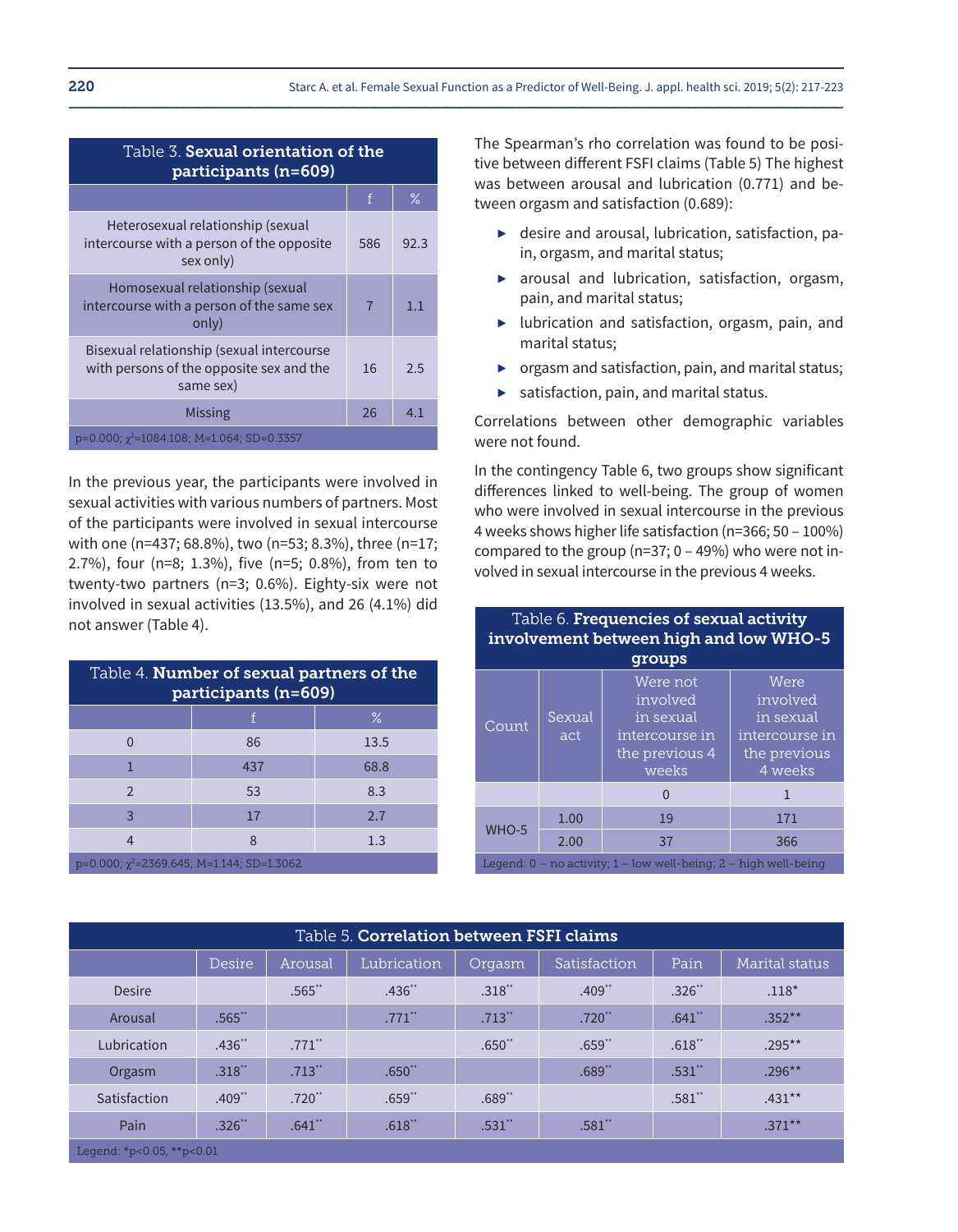In the sample, the low and high life satisfaction in the past four weeks within FSFI claims was checked. The group of high life satisfaction showed statistically significantly higher scores on all FSFI claims compared to the group with low life satisfaction (Table 7).

| Table 7. Ranks of WHO-5 and FSFI                              |              |                |       |  |
|---------------------------------------------------------------|--------------|----------------|-------|--|
| Ranks                                                         | WHO-5        | Mann-Whitney U | p     |  |
| <b>Desire</b>                                                 | 1.00         | 17234.000      | 0.002 |  |
|                                                               | 2.00         |                |       |  |
|                                                               | 1.00         | 17417.000      |       |  |
| Arousal                                                       | 2.00         |                | 0.004 |  |
|                                                               | <b>Total</b> |                |       |  |
|                                                               | 1.00         | 17777.500      |       |  |
| Lubrication                                                   | 2.00         |                | 0.007 |  |
|                                                               | <b>Total</b> |                |       |  |
|                                                               | 1.00         | 18534.500      | 0.043 |  |
| Orgasm                                                        | 2.00         |                |       |  |
|                                                               | <b>Total</b> |                |       |  |
|                                                               | 1.00         | 16353.000      |       |  |
| Satisfaction                                                  | 2.00         |                | 0.000 |  |
|                                                               | <b>Total</b> |                |       |  |
| Pain                                                          | 1.00         | 16499.500      |       |  |
|                                                               | 2.00         |                | 0.000 |  |
|                                                               | <b>Total</b> |                |       |  |
| <b>FSFI</b>                                                   | 1.00         | 16301.000      |       |  |
|                                                               | 2.00         |                | 0.000 |  |
|                                                               | Total        |                |       |  |
| Legend: 1 - low life satisfaction, 2 - high life satisfaction |              |                |       |  |

## 4. Conclusions

In a large-scale sample, we aimed to explore differences in the sexual function index (FSFI) and well-being among different groups of women with low and high life satisfaction (WHO-5 Well-Being Index). We compared differences between the low and high life satisfaction in the previous four weeks within FSFI claims. The group with high life satisfaction showed statistically significantly higher scores on all FSFI claims compared to the group with low life satisfaction (Table 7). Even though the frequency of sexual functioning according to FSFI scores did not differ between the two groups  $(\chi^2 \ (1)=0.101)$ , p=0.750), the groups did differ in the quality of sexual experience. The low WHO-5 group showed less sexual satisfaction than the high (Table 7) WHO-5 group.

Similar results of a large-scale survey carried out by the American Association of Retired Persons found that between 55% and 60% of Americans aged 45 years and older believed that sexual activity was an essential element of a satisfactory relationship and quality of life for older adults (19-20).

In women, depression is often linked to different reproductive and sexual outcomes, such as miscarriage and menopause (21). In other words, the depressive mood among women increased as a function of the elapsed time since their last sexual intercourse. This claim is confirmed by the high correlation we found between satisfaction and marital status, for which the sexual activity is safe and regular. Women in marital status do not use condoms, Ney (22) hypothesised that semen absorbed through the vagina might have an effect on mood in women. Hormones in seminal liquid include testosterone, oestrogen, follicle-stimulating hormone and luteinising hormone, prolactin, and a number of different prostaglandins. Many of these antidepressant compounds present in human semen can be absorbed quickly through the vagina and can be detected in the bloodstream within a few hours of absorbtion.

Although a certain number of studies have suggested a correlation between sexual activity and life satisfaction, ours is one of the rare ones to examine this relation in a sample of women presenting a large range of sexual claims (desire, arousal, lubrication, orgasm, satisfaction, and pain) (23).

Despite some limitations, our findings have a practical consequence. They confirm the importance of sexual satisfaction in shaping the overall quality of life not only for men but also for women. They also show that the importance of sexual satisfaction may rival factors such as attachment orientation that have been the subject of constant research interest in recent decades.

## **4.1. Limitations**

The strength of our correlation study is moderated by some limitations:

▶ Although we used a well-validated questionnaire, self-report scales come with a number of deficiencies including possible social desirability bias.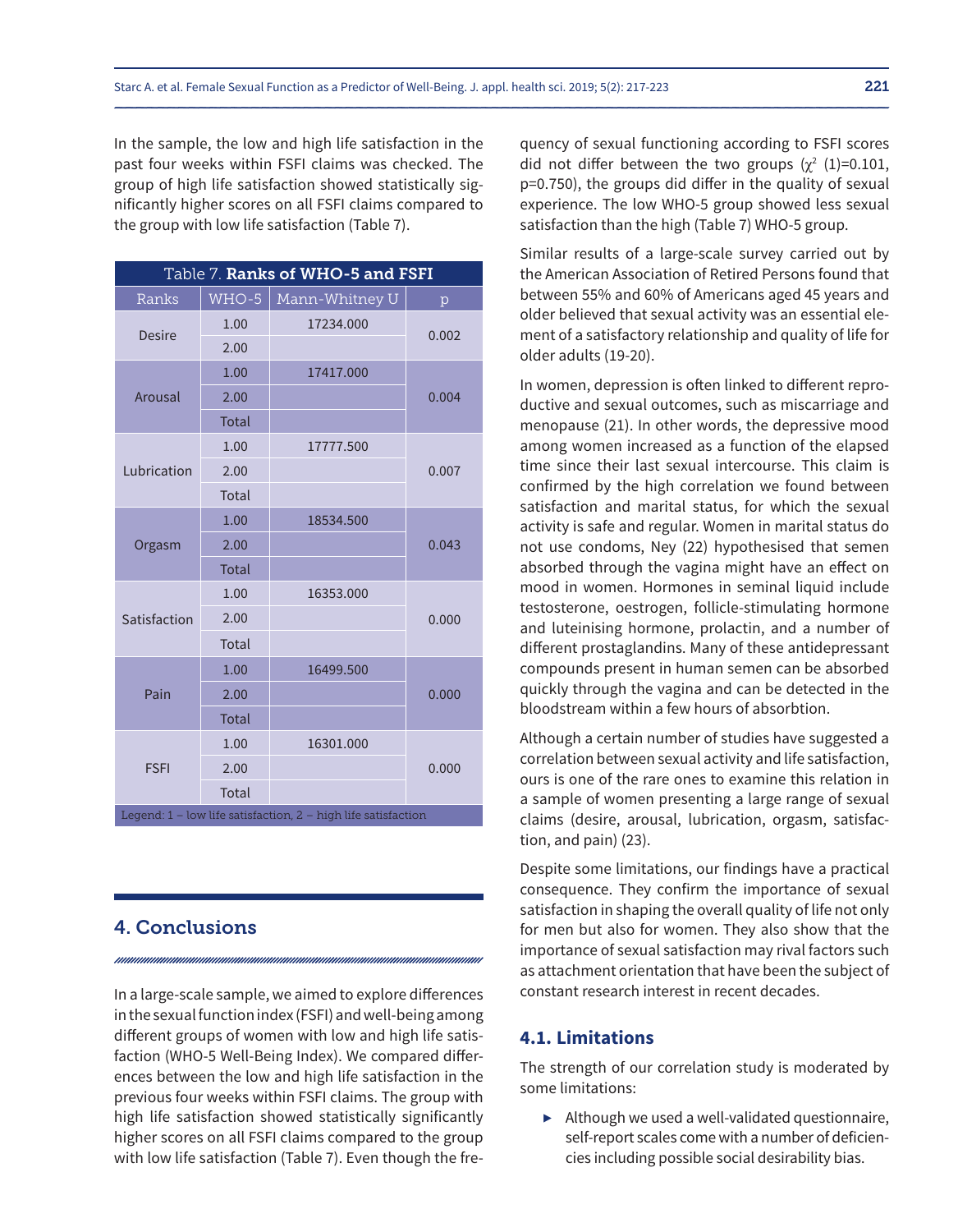In addition, the sample was restricted in a number of ways, including a large number of young women, and not enough older women.

It is important to acknowledge that our results are correlational in nature and, as such, are only suggestive.

Another potentially biasing factor was that participants were recruited through an online survey. As such, although some part of the sample met the full criteria for sexual dysfunction, these women cannot be described as seeking treatment.

## References

- 1. Starc A, Jukić, T, Poljšak, B, Dahmane, R. Female sexual function and dysfunction: a cross national prevalence study in Slovenia. Acta Clin Croat. 2018; 57(1): 52 – 60. doi: 10.20471/acc.2018.57.01.06.
- 2. Božič, M. (2018)*.* The prevalence of female sexual dysfunction in Slovenia: master thesis: Ljubljana.
- 3. Starc A, Perat, M, Poljšak, B, Dahmane R. Female sexual function and dysfunction: national prevalence study in Slovenia. Klinička psihologija. 2016; 9(1): 91. doi: 10.21465/2016-KP-OP-0040.
- 4. Forbes MK, Baillie AJ, Schniering CA. Critical flaws in the Female Sexual Function Index and the International Index of Erectile Function. J Sex Res. 2014; 51(5): 485 – 91. doi: 10.1080/00224499.2014.894491.
- 5. Nicolosi A, Laumann EO, Glasser DB, Moreira ED Jr., Paik A, Ginell C. Sexual behavior and sexual dysfunctions after age 40: the global study of sexual attitudes and behaviors. J Urol. 2004; 64(5): 991 – 97.
- 6. Rosen RC, Taylor JF, Leiblum SR, Bachmann GA. Prevalence of sexual dysfunction in women. Results of a survey study of 329 women in an outpatient gynecological clinic. J *Sex* Marital Ther. 1993; 19: 171 – 88.
- 7. Hayes RD, Dennerstein L, Bennett CM, Sidat M, Gurrin LC, Fairley CK. Risk factors for female sexual dysfunction in the general population: Exploring factors associated with low sexual function and sexual distress. J Sex Med. 2008; 5: 1681 – 693. doi:10.1111/j.1743-6109.2008.00838.x.
- 8. Shifren JL, Braunstein GD, Simon JA, Casson PR, Buster JE, Redmond GP, et all. Transdermal testosterone treatment in women with impaired sexual function after oophorectomy. N Engl J Med. 2000; 343: 682 – 8.
- 9. Stephenson KR, Meston CM (2015a). The conditional importance of sex: exploring the association between sexu-

al well-being and life satisfaction. J *Sex* Marital Ther. 2015; 41: 25 – 38. doi:10.1080/0092623X.2013.811450

- 10. Dundon CM, Rellini AH. More than sexual function: predictors of sexual satisfaction in a sample of women age 40 - 70. J Sex Med. 2010; 7: 896 - 04. doi: 10.1111/j.1743-6109.2009.01557.x
- 11. Basson R, Berman J, Burnett A, Derogatis L, Ferguson D, Fourcroy J, et al. Report of the International consensus development conference on female sexual dysfunction: definitions and classifications. J *Sex* Marital Ther. 2001;  $27: 83 - 94.$
- 12. World Health Organization. Info package: mastering depression in primary care. World Health Organization: Regional Office for Europe, Psychiatric Research Unit. Frederiksborg, 1988
- 13. Heun R, Burkart M, Maier W, Bech P. Internal and external validity of the WHO Well-Being Scale in the elderly general population. Acta Psychiatr Scand. 1999; 99: 171 – 78.
- 14. Bradley C. Handbook of psychology and diabetes: a guide to psychological measurement in diabetes research and practice. London: Harwood, 1994
- 15. Topp CW, Ostergaard SD, Sondergaard S, Bech P. The WHO-5 Well-Being Index: a systematic review of the literature. Psychother Psychosom. 2015; 84: 167 – 76. doi: 10.1159/000376585.
- 16. Mortazavi F, Mousavi SA, Chaman R, Khosravi A. Validation of the World Health Organization-5 Well-Being Index; assessment of maternal well-being and its associated factors. Turk Psikiyatri Derg. 2015; 26: 48 – 55.
- 17. Love J, Andersson L, Moore CD, Hensing G. Psychometric analysis of the Swedish translation of the WHO well-being index. Qual Life Res. 2014; 23: 293 – 97. doi: 10.1007/ s11136-013-0447-0.
- 18. Rosen R, Brown C, Heiman J, Leiblum S, Meston C, Shabsigh R, et al. The Female Sexual Function Index (FSFI): a multidimensional self-report instrument for the assessment of female sexual function. J *Sex* Marital Ther. 2000; 26: 191 – 08.
- 19. Lindau ST, Schumm LP, Laumann EO, Levinson W, O'Muircheartaigh CA, Waite LJ. A study of sexuality and health among older adults in the United States. N. Engl. J. Med. 2007; 357: 762 – 74. doi:10.1056/NEJMoa067423
- 20. AARP. Sexuality at midlife and beyond: 2004 Update of attitudes and behaviors. Accessed September 23th, 2018 at: http://assets.aarp.org/rgcenter/general/2004\_sexuality.pdf.
- 21. Suarez, SD, Gallup GG, Jr. Depression as a response to reproductive failure. Journal of Social and Biological Structures. 1985; 8: 279 – 87.
- 22. Ney PG. The intravaginal absorption of male generated hormones and their possible effect on female behavior. Med Hypotheses. 1986; 20: 221 – 31.
- 23. Hinchliff S, Tetley J, Lee D, Nazroo J. Older adults' experiences of sexual difficulties: qualitative findings from the english longitudinal study on ageing (ELSA). J Sex Res. 2018; 55(2): 152 – 63. doi: 10.1080/00224499.2016.1269308.